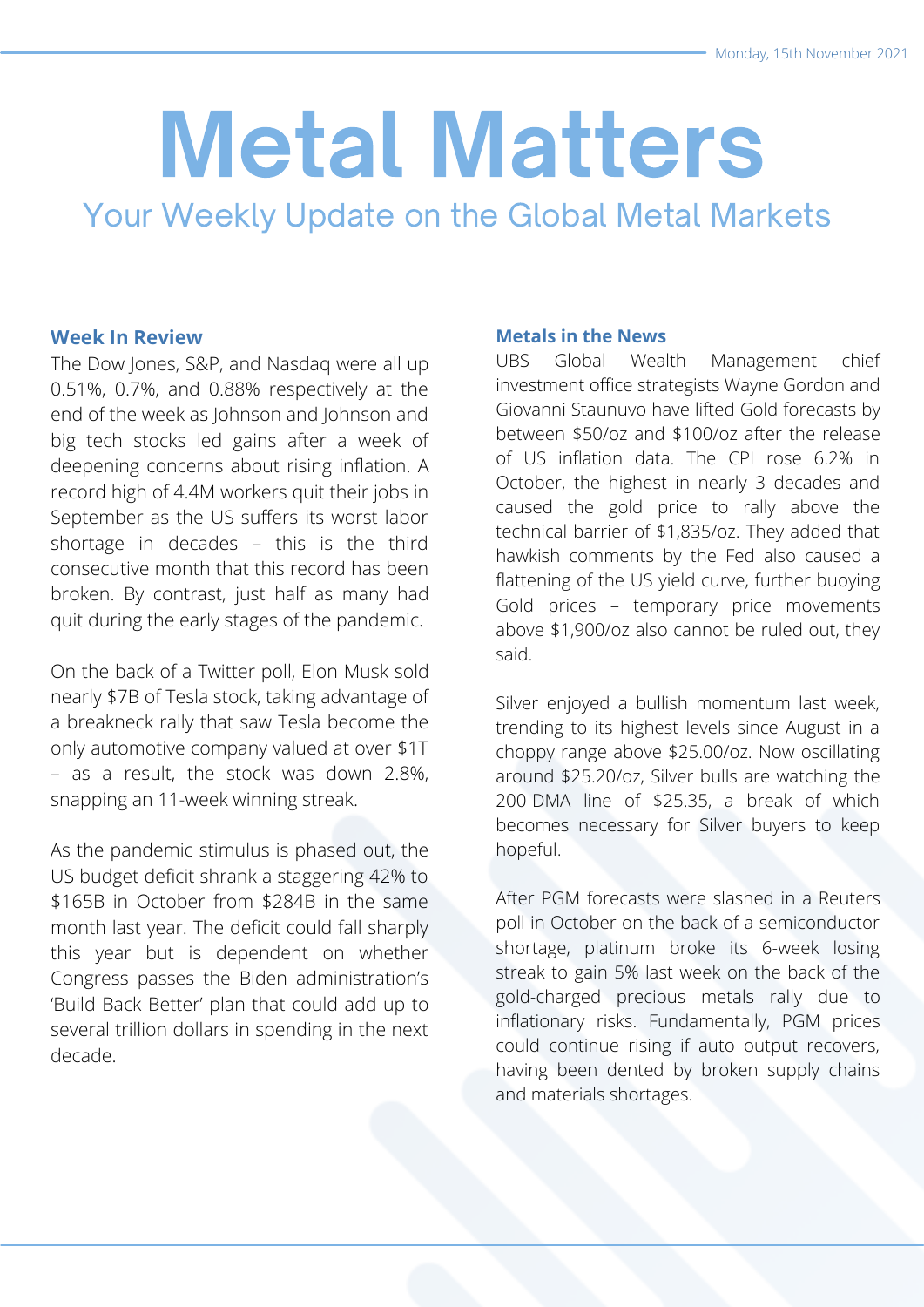#### **Metals in the News**

On Tuesday, the UK releases its unemployment rate for September after being in line with market expectations of 4.5% in August, the lowest in a year and signs that the labour market continues to recover – however, the rate still remains 0.5 percentage points higher than in the pre-pandemic era. The US will also release retail sales figures for October after beating expectations in September and increasing unexpectedly by 0.7%, in another sign of US consumer resilience as the market has battled with supply constraints and shortages. The UK will be releasing much awaited yearly inflation figures on Wednesday after hitting a 9-year high in August of 3.2%. On the back of the staggering increase in US CPI, analyst consensus is that there will be a further rise in October of 3.9% after edging slightly down in September to 3.1%. Amid concerns over food and fuel shortages, the UK will release is GfK consumer confidence figures on Friday after falling for a third straight month in October to -17 – the lowest reading since February. Inflationary pressures, threats of interest rate hikes, and rising Covid-19 infections has analyst consensus pushing it even lower to -18 in November.



## **Graph of the Week - Dividends are on Track to Exceed Pre-Pandemic Levels**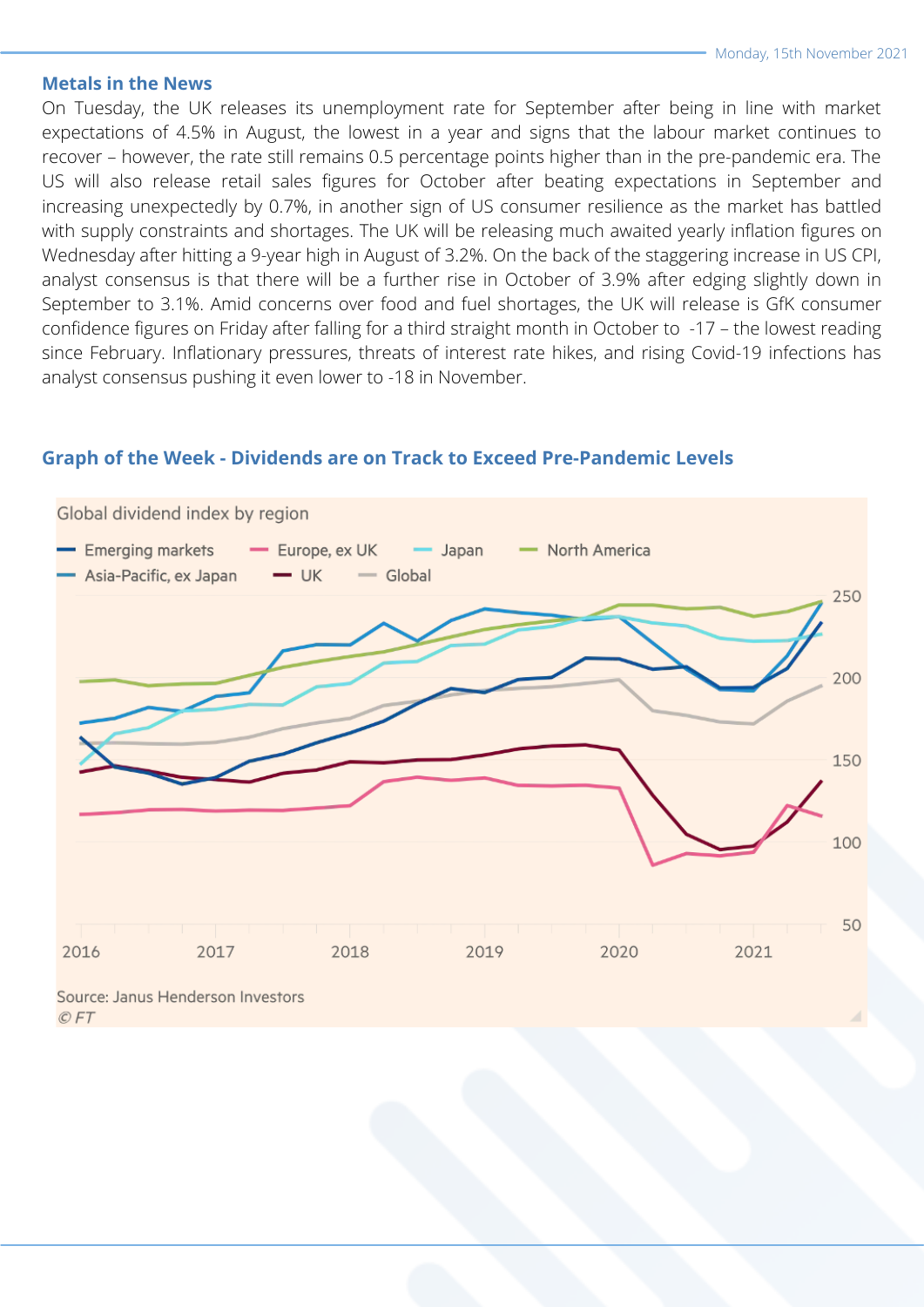# **Metals - Spot Price**

| <b>Metal</b>    | Price 11 <sup>th</sup><br><b>November</b><br><b>USD</b> | <b>Weekly</b><br><b>Change %</b> | Mtd.<br><b>Change %</b> | Ytd.<br><b>Change %</b> | <b>Price vs</b><br><b>50d MA</b> |
|-----------------|---------------------------------------------------------|----------------------------------|-------------------------|-------------------------|----------------------------------|
| Gold            | 1,865                                                   | 2.6%                             | 2.8%                    | $-1.8%$                 | 4.5%                             |
| <b>Silver</b>   | 25.1                                                    | 4.1%                             | 5.2%                    | $-4.8%$                 | 7.1%                             |
| <b>Platinum</b> | 1,090                                                   | 5.2%                             | 7.3%                    | 1.6%                    | 7.9%                             |
| Palladium       | 2,134                                                   | 4.6%                             | $-13.6%$                | $-12.9%$                | 5.2%                             |
| Copper          | 9,841                                                   | 0.9%                             | 3.3%                    | 27.0%                   | 2.1%                             |
| <b>Nickel</b>   | 19,950                                                  | 3.5%                             | 2.2%                    | 20.6%                   | 2.5%                             |

Note: All performance data to 11th November. Future positioning based on CFTC and SHFE data. Past performance is not an indicator of future performance and the value of an investment may fall as well as rise. Investors take on currency risk when taking unhedged exposure to commodities. Source: Bloomberg, NTree International

# **GPF ETC Listings**

|                                   |              |             |            | <b>Exchange listings and trading currencies</b> |            |                              |                |                             |                |                             |                   |           |
|-----------------------------------|--------------|-------------|------------|-------------------------------------------------|------------|------------------------------|----------------|-----------------------------|----------------|-----------------------------|-------------------|-----------|
|                                   |              |             |            | <b>Xetra</b>                                    |            | <b>London Stock Exchange</b> |                |                             |                | <b>Borsa Italiana</b>       | <b>SIX</b>        |           |
| <b>Name</b>                       | <b>ISIN</b>  | Base<br>Ccy | <b>TER</b> | <b>Ticker EUR</b>                               | <b>WKN</b> | <b>Ticker</b><br><b>USD</b>  | Sedol          | <b>Ticker</b><br><b>GBX</b> | Sedol          | <b>Ticker</b><br><b>EUR</b> | <b>Ticker CHF</b> | Valor     |
| <b>GPF Physical Copper ETC</b>    | XS2314659447 | <b>USD</b>  | 0.85%      | OIIE                                            | A3GQ0Q     | TCOP                         | BMYLVM1        | <b>TCUS</b>                 | <b>BMYLVLO</b> | <b>TCOP</b>                 | TCOP              | 112161508 |
| <b>GPP Physical Nickel ETC</b>    | XS2314660700 | <b>USD</b>  | 0.75%      | OIIF                                            | A3GQ0R     | <b>TNIK</b>                  | BMYLVQ5        | <b>TNIS</b>                 | BMYLVN2        | <b>TNIK</b>                 | <b>TNIK</b>       | 112161525 |
| <b>GPF Physical Gold ETC</b>      | XS2265368097 | USD         | 0.12%      | OIIA                                            | A3GNPX     | TGLD                         | <b>BMYCKG1</b> | TAUS                        | BKQMVS4        | TGLD                        | TGLD              | 58961848  |
| <b>GPF Physical Silver ETC</b>    | XS2265369574 | <b>USD</b>  | 0.20%      | OIIB                                            | A3GNPO     | <b>TSLV</b>                  | BMYCKH2        | <b>TAGS</b>                 | BKQMVT5        | <b>TSLV</b>                 | <b>TSLV</b>       | 58847211  |
| <b>GPF Physical Palladium ETC</b> | XS2265370234 | <b>USD</b>  | 0.20%      | OIID                                            | A3GNPY     | TPAL                         | <b>BMYCKK5</b> | <b>TPDS</b>                 | BKQMVZ1        | TPAL                        | TPAL              | 58847495  |
| <b>GPF Physical Platinum ETC</b>  | XS2265369731 | <b>USD</b>  | 0.20%      | OIIC                                            | A3GNPZ     | <b>TPLT</b>                  | BMYKCKJ4       | <b>TPTS</b>                 | BKQMW03        | <b>TPLT</b>                 | <b>TPLT</b>       | 58847471  |

#### **Trading AP: Flow Traders MM: GHCO, Peel Hunt, Winterflood**